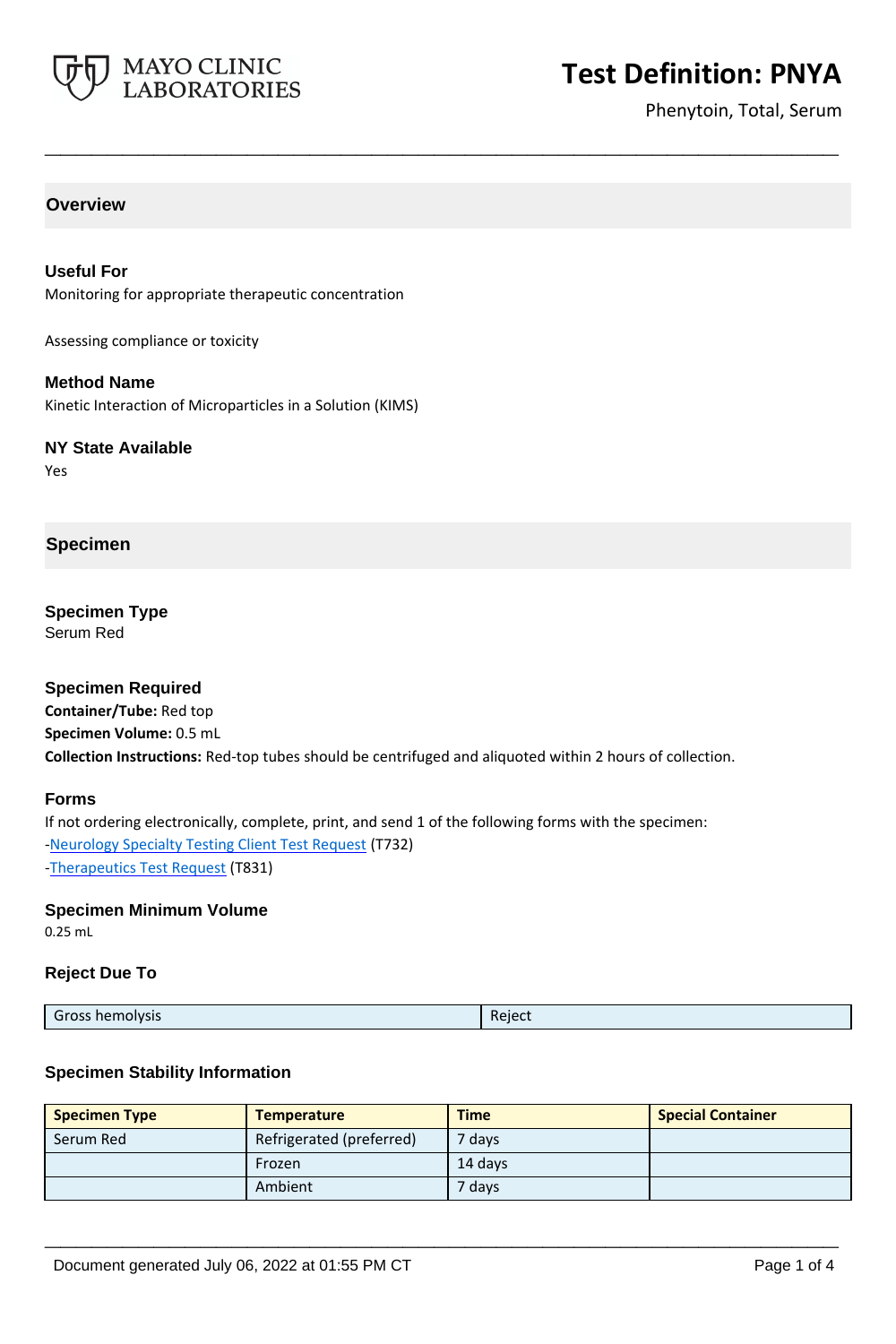

Phenytoin, Total, Serum

## **Clinical & Interpretive**

### **Clinical Information**

Phenytoin is the drug of choice to treat and prevent tonic-clonic and psychomotor seizures. If phenytoin alone will not prevent seizure activity, coadministration with phenobarbital is usually effective.

**\_\_\_\_\_\_\_\_\_\_\_\_\_\_\_\_\_\_\_\_\_\_\_\_\_\_\_\_\_\_\_\_\_\_\_\_\_\_\_\_\_\_\_\_\_\_\_\_\_\_\_**

Initial therapy with phenytoin is started at doses of 100 to 300 mg/day for adults or 4 mg/kg/day for children. Because absorption is variable and the drug exhibits zero-order (nonlinear) kinetics, dose must be adjusted within 5 days using blood concentration to guide therapy. Oral bioavailability ranges from 80% to 95% and is diet-dependent.

Phenytoin exhibits zero-order pharmacokinetics; the rate of clearance of the drug is dependent upon the concentration of drug present. Therefore, phenytoin does not have a classical half-life like other drugs, since it varies with blood concentration. At a blood concentration of 15 mcg/mL, approximately half the drug in the patient's body will be eliminated in 20 hours. As the blood concentration drops, the rate at which phenytoin is excreted increases.

Phenytoin has a volume of distribution of 0.65 L/kg, and is highly protein bound (90%), mostly to albumin.

Some drug side-effects occur in the therapeutic range; these include gingival hyperplasia, hyperglycemia, and skin rash.

Phenytoin pharmacokinetics are significantly affected by a number of other drugs. As noted above, phenytoin and phenobarbital are frequently coadministered. Induction of the cytochrome P450 enzyme system by phenobarbital will increase the rate at which phenytoin is metabolized and cleared. At steady-state, enzyme induction will increase the rate of clearance of phenytoin such that the dose must be increased approximately 30% to maintain therapeutic levels.

Uremia has a similar effect on phenytoin protein binding. In uremia, by-products of normal metabolism accumulate and bind to albumin, displacing phenytoin, which causes an increase in the free (active) fraction.

Concurrent use of phenytoin and valproic acid (another frequently used antiepileptic) may result in altered valproic acid levels and/or altered phenytoin levels. Due to the complex situation involving displacement of protein-bound phenytoin and inhibition of phenytoin metabolism, as well as the potential for decreased valproic acid concentrations, patients should be monitored for both phenytoin toxicity and therapeutic efficacy. Free phenytoin levels should be measured to provide the most accurate assessment of phenytoin activity early in therapy. At steady-state, free phenytoin and free valproic acid concentrations should be normalized.

The free phenytoin level is the best indicator of adequate therapy in renal failure.

In renal failure, the opportunity for the free phenytoin fraction to be cleared is significantly reduced. The end result is that both the total and free concentration of phenytoin increase, with the free concentration increasing faster than the total. Dosage must be reduced to avoid toxicity. Accordingly, the free phenytoin level is the best indicator of adequate therapy in renal failure.

Toxicity is a constant possibility because of the manner in which phenytoin is metabolized. Small increases in dose can lead to very large increases in blood concentration, resulting in early signs of toxicity such as nystagmus, ataxia, and

**\_\_\_\_\_\_\_\_\_\_\_\_\_\_\_\_\_\_\_\_\_\_\_\_\_\_\_\_\_\_\_\_\_\_\_\_\_\_\_\_\_\_\_\_\_\_\_\_\_\_\_**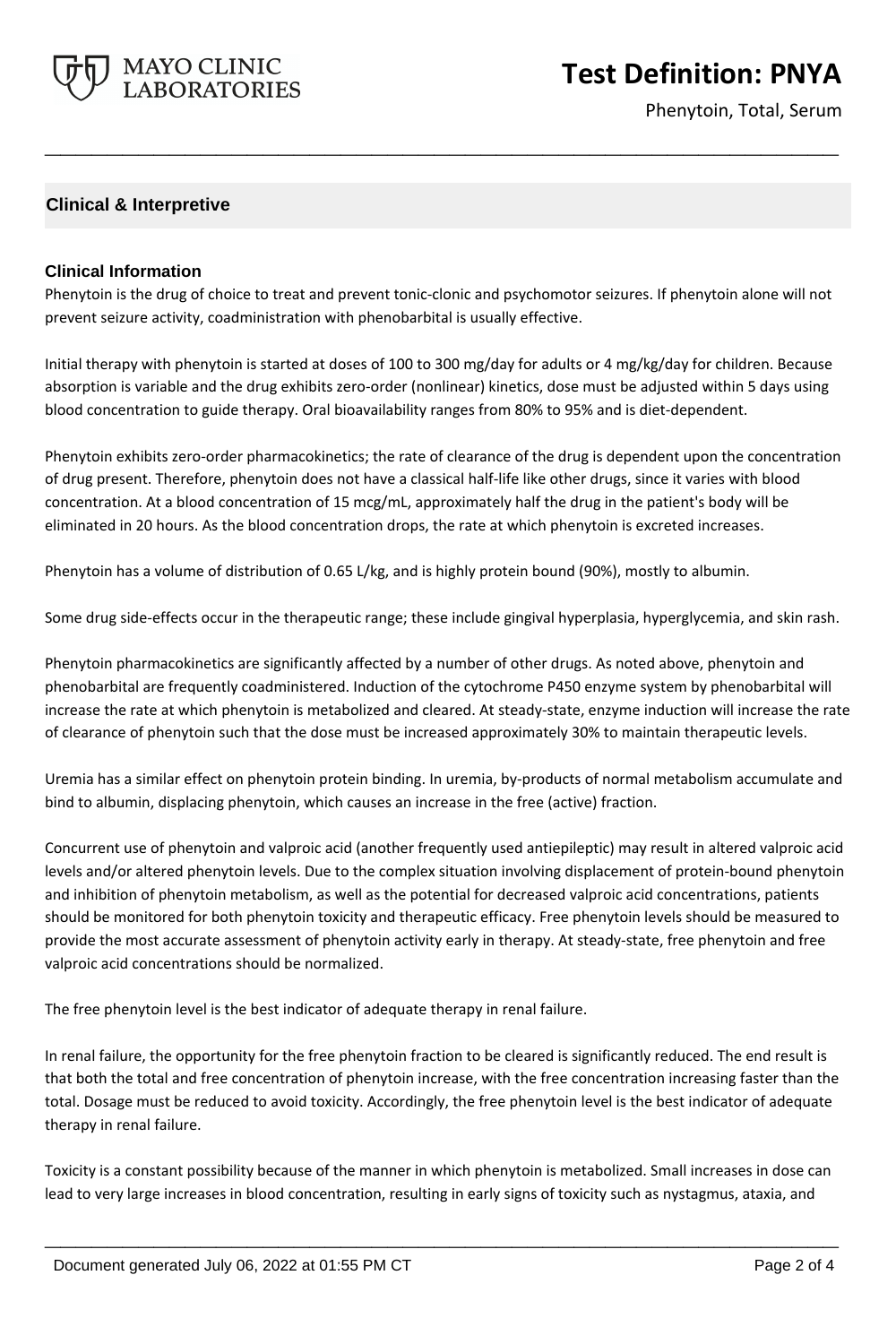

dysarthria. Severe toxicity occurs when the blood concentration is above 30 mcg/mL and is typified by tremor, hyperreflexia, and lethargy. The outcome of phenytoin toxicity is not as serious as phenobarbital because phenytoin is not a central nervous system sedative.

**\_\_\_\_\_\_\_\_\_\_\_\_\_\_\_\_\_\_\_\_\_\_\_\_\_\_\_\_\_\_\_\_\_\_\_\_\_\_\_\_\_\_\_\_\_\_\_\_\_\_\_**

### **Reference Values**

Therapeutic: 10.0-20.0 mcg/mL Critical value: > or =30.0 mcg/mL

## **Interpretation**

Dose should be adjusted to achieve steady-state total phenytoin concentrations between 10.0 and 20.0 mcg/mL.

In patients with renal failure, total phenytoin is likely to be less than the therapeutic range of 10.0 to 20.0 mcg/mL. Severe toxicity occurs when the total blood concentration exceeds 30.0 mcg/mL.

## **Cautions**

No significant cautionary statements

## **Clinical Reference**

1. Richens A: Clinical pharmacokinetics of phenytoin. Clin Pharmacokinet 1979;4:153-169

2. Moyer TP: Therapeutic drug monitoring. In Tietz Textbook of Clinical Chemistry. Fourth edition. Edited by CA Burtis, ER Ashwood. WB Saunders Company, Philadelphia, 2005, pp 1237-1285

## **Performance**

### **Method Description**

The assay is based on the kinetic interaction of microparticles in a solution (KIMS). Phenytoin antibody is covalently coupled to microparticles and the drug derivative is linked to a macromolecule. The kinetic interaction of microparticles in solutions is induced by binding of drug-conjugate to the antibody on the microparticles and is inhibited by the presence of phenytoin in the sample. A competitive reaction takes place between the drug conjugate and phenytoin in the serum sample for binding to the phenytoin antibody on the microparticles. The resulting kinetic interaction of microparticles is indirectly proportional to the amount of drug present in the sample.(Package insert: Roche Phenytoin reagent, Roche Diagnostic Corp, Indianapolis, IN)

**\_\_\_\_\_\_\_\_\_\_\_\_\_\_\_\_\_\_\_\_\_\_\_\_\_\_\_\_\_\_\_\_\_\_\_\_\_\_\_\_\_\_\_\_\_\_\_\_\_\_\_**

### **PDF Report**

No

**Day(s) Performed** Monday through Sunday

**Report Available** Same day/1 day

**Specimen Retention Time** 1 week